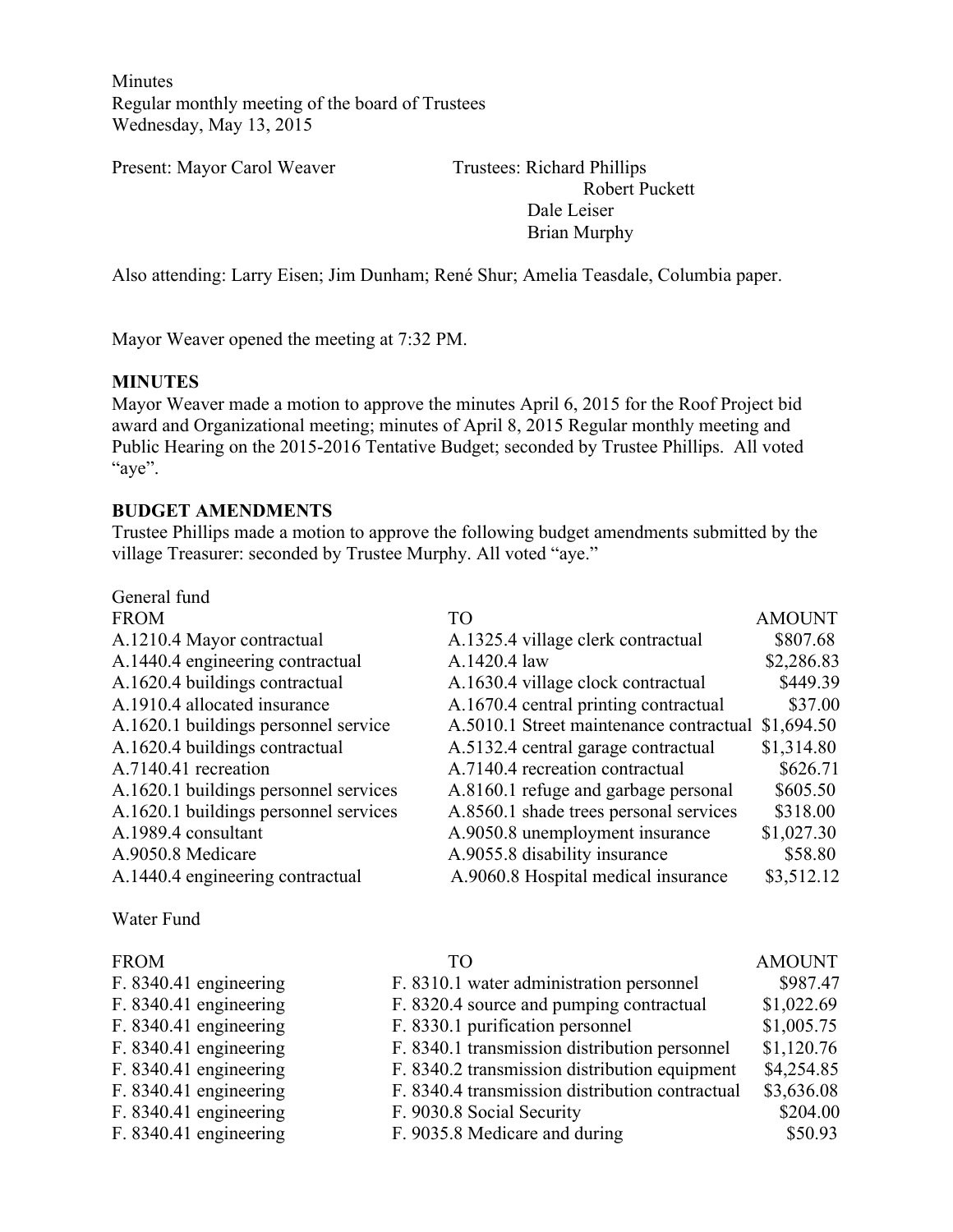# **ABSTRACT**

Trustee Phillips made a motion to approve the monthly abstract in the amount of \$42,021.79; seconded by Mayor Weaver. All voted "aye".

# **TREASURER'S REPORT**

Trustee Puckett made a motion to approve the monthly treasurer's report; seconded by Trustee Phillips. All voted "aye."

#### **FIRE DEPARTMENT**

Larry Eisen reported one call and an extraction drill were conducted.

The fire department supplied two fire trucks for Northern Columbia Little League's Parade for opening day on April 25.

Nick Eisen with the assistance of Chuck Rothermel will install a light at the firehouse sign for his Boy Scout life project.

The Memorial Day parade will be held in the village this year. Lineup will be at 10am and stepping off at 11:00 AM. Jim Dunham will purchase the flags and a wreath for the Memorial Day ceremony.

#### **D P W**

Playground-Trustee Murphy met with Dave Booth to discuss the additional lighting needed at the playground and resurfacing of the basketball court. Dave will obtain quotes for the work to be completed by the end of the fiscal year.

William Street-The DPW will be skid boxing on William Street from Rt. 9 to Maiden Lane.

Sewer-A call was received from the neighbor to the firehouse informing us the alarm was going off at the sewer pump station. Dave reported there was a buildup of grease not moving through. The DPW inspected the man holes and a towel was hung up on a lead wire in the man hole. The remainder manholes were inspected and flushed. Mayor Weaver will send a notice to the 35 residents informing them of what not to place down the sewer.

Hydrants-Flushing of the hydrants was completed on April 14, 15 and 16th.

Water Department-Trustee Phillips made a motion approving the Water Commissioner, Dale Leiser, to sign the contract with New York Rural Water to move forward with the mapping of the water lines, hydrants and shut offs; seconded by Trustee Murphy. All voted "aye".

Dave Booth received his water license he will now apply for his class D water license.

# **CODE ENFORCEMENT OFFICER**

The CEO/ZEO monthly report was received with \$2,061.40 of fees collected.

Violations-The property at 3 Church Street will be sold on the Hudson court house steps on June  $4<sup>th</sup>$  foreclosure.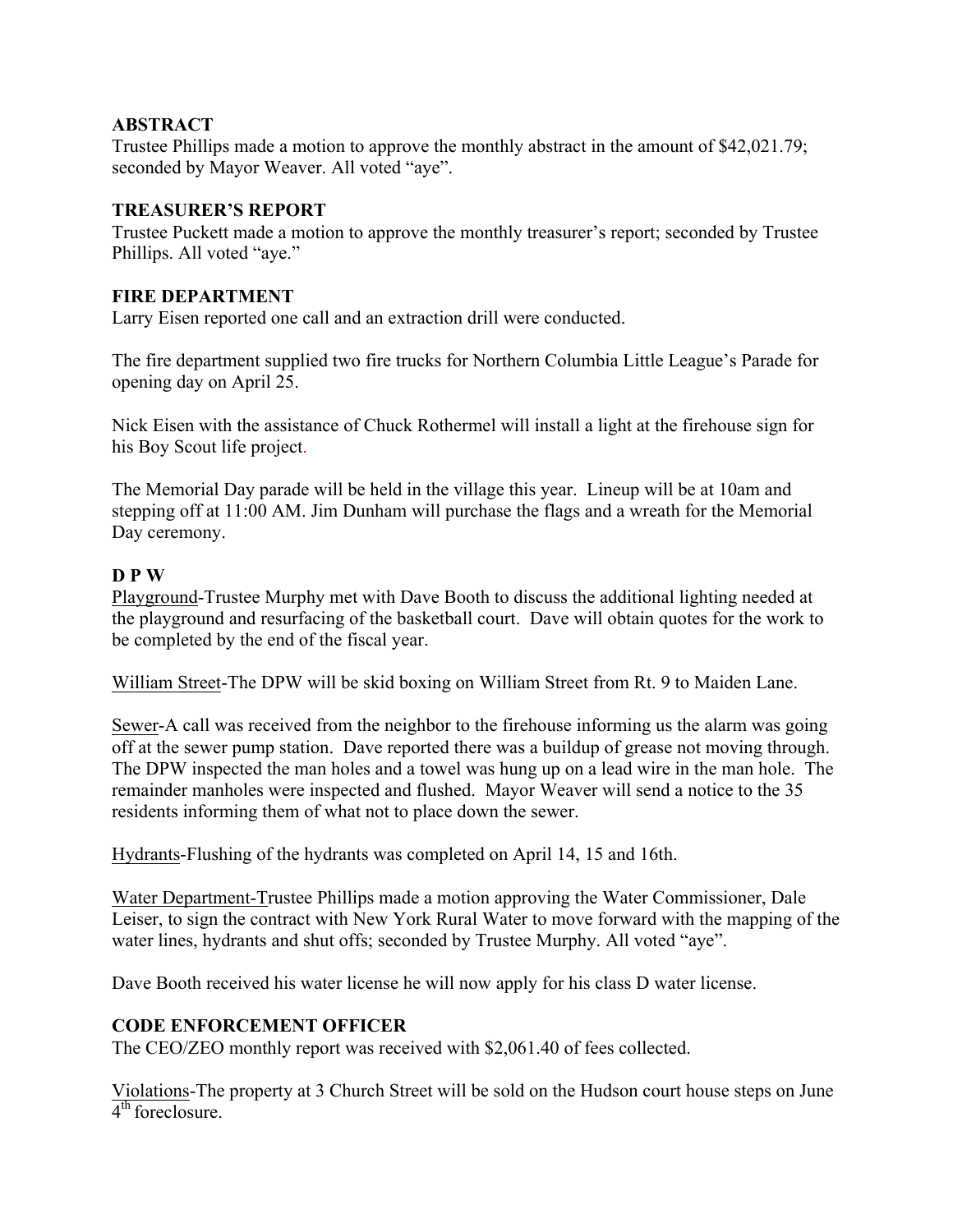Assessors Software- Glenn will meet with the Town, County and Town assessor, Tom Griffin, to discuss the proposed assessor software.

**ZONING BOARD** 

No meeting held.

# **PLANNING BOARD**

Minutes of the March 5, 2015 meeting were received.

The board approved the outside seating requested by Connie and Andrew Chase owners of the Flammerie Restaurant at 7 Hudson Street and the extended hours on New Year's Eve till 1 am.

A public hearing will be held next month to consider the Tapas wine bar to open in the business district at 16 Hudson Street.

Comprehensive plan update -Trustee Phillips made a motion to remove the non-village residents to the comprehensive plan update committee and to add Kim Gray; seconded by Mayor Weaver. All voted "aye".

# **HISTORIC PRESERVATION COMMISSION**

Jennifer Ose- McDonald met with the Historic Commission to discuss proposed changes to the building. She is open to suggestions from the commission. She will be opening a coffee and pastry shop called "The Gathering Cup".

Hudson River Sampler -Ruth Piwonka has conducted a guided tour in the village for 18 years. The tour is listed in the Hudson River Sampler that has a cut off of June 15 for printing. Ruth has informed Mayor Weaver she is unable to guide the tour any longer. Mayor Weaver has asked Rod Blackburn to continue the guided tour. He will speak with Ruth and follow up with the Mayor.

The HPC submits an annual report to the state of what business they have conducted for the year. The state has conducted an audit of the last four years. A report will be sent to the Mayor of their conclusion of the audit.

# **ECONOMIC DEVELOPMENT DIRECTOR**

Spring Home and Garden Day received \$2,100 in house tour fees. The money will be donated to the village for beautification projects. Renee noted the village hall is such an incredible asset to the village that can be/should be used more. The need for additional electric outlets and cosmetic work would be helpful.

A new telephone pole was installed for the electrical and phone lines. The removal of the old pole needs to be done. Trustee Puckett will call Fairpoint Communications requesting the removal be completed. He will also inspect for the outage of street lights and do a survey of dead trees.

KBPA would like the village to designate an area for the not-for-profit advocacy groups during the Farmer's market.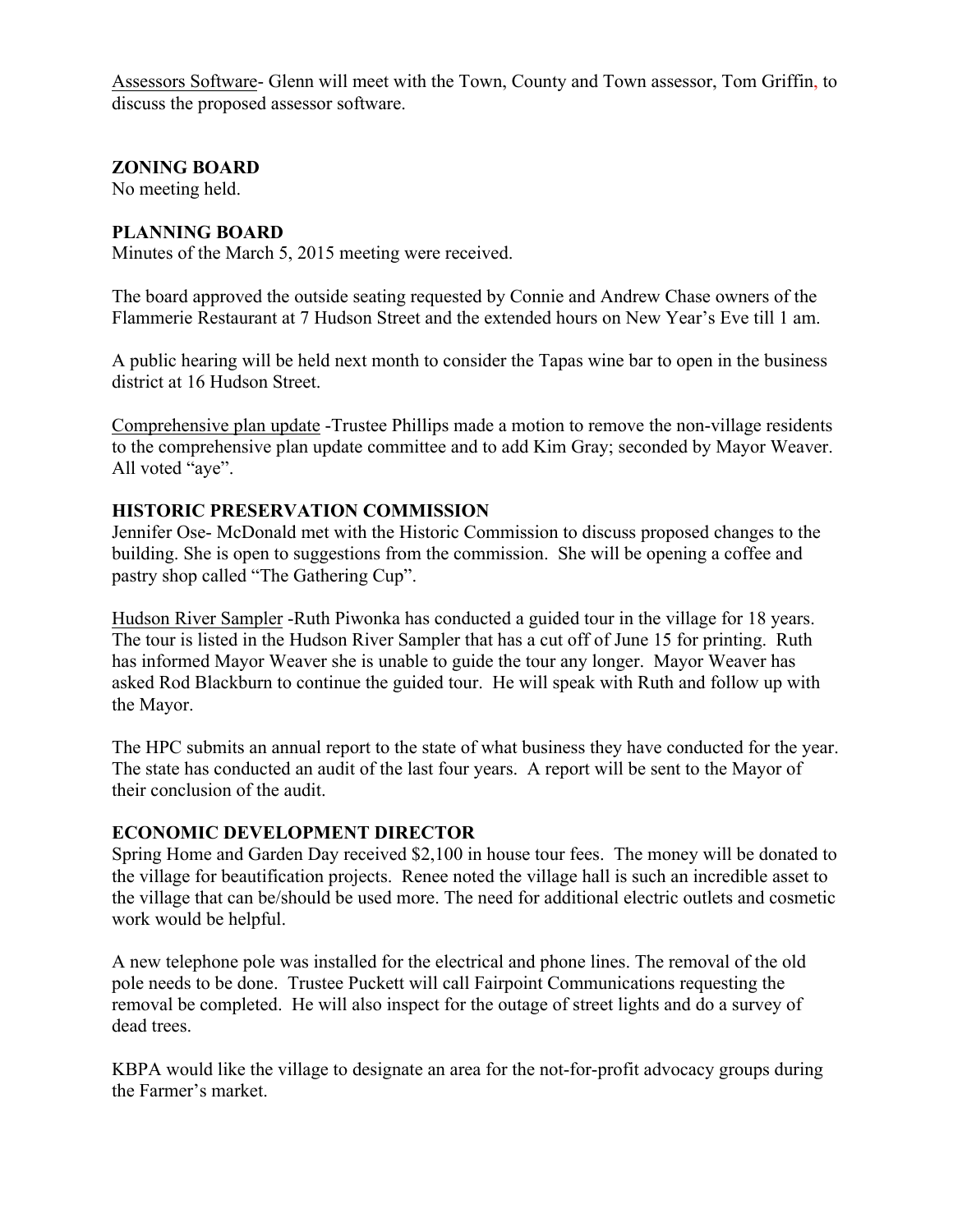# **CORRESPONDENCE**

Mayor Weaver received a book from Columbia County Land Conservancy. She would like to donate the book to the village for public use. The book is "The Nature of the Place Columbia County". She it would be beneficial to keep in the village hall it is a beautiful book on Columbia County.

# **VILLAGE HALL**

Roof Repair Project-Trustee Puckett made a motion to award Mid –State Industries, Ltd the roof repair project for the base bid of \$398,811and Alternate 1 of \$73,921; conditional on a schedule to be established and completed by all parties involved and the corbels would be provided by the village using an outside contractor; seconded by Trustee Murphy. All voted:

Trustee Richard Phillips "aye" Trustee Robert Puckett "aye" Trustee Brian Murphy "aye"<br>Trustee Dale Leiser "nav" Trustee Dale Leiser Mayor Carol Weaver "nay"

# **WASTEWATER COLLECTION PROJECT**

David Salzburg completed the inside plumbing for the remainder of his building and had the septic tank pumped. The DPW filled his tank in with stone. Mr. Dunham is working on the final miscellaneous items that will be completed to close out the project.

#### **SIDEWALK LINK PROJECT**

Frank Awaka from DOT completed the review of the DOT work permit. Mr. Dunham is hoping to submit the final closeout paperwork needed to close out the project next week.

#### **APPLICATIONS**

Mayor Weaver made a motion to approve the following applications pending insurance certificates and approval of wine and liquor insurance; seconded by Trustee Murphy. All voted at "aye".

A. Kinderhook Memorial Library is requesting the playground pavilion on June 24; 5-7 PM B. Kinderhook Memorial Library is requesting the village hall second floor and playground pavilion on July 10 from 9 AM to 11 AM

C. Harvey Strauss is requesting the playground pavilion on July 17 from 12:30 PM to 4:30 PM

D. American Travel Morris is requesting the village square and Pavilion on July 30 at noon

E. Lorraine Michaels is requesting the village hall second floor on June 27 from 6-10 PM

F. KBPA is requesting the village square and parking lot on June 25 from 2 PM to 11 PM

G. KBPA is requesting the village square and parking lot on August 27 from 2 PM to 11 PM

# **PEDDLER'S PERMIT**

Mayor Weaver made a motion to approve the Flammerie food truck night in the village square on Tuesday evenings including shutting down of the one-way street; seconded by Trustee Murphy. All voted "aye".

# **RECREATION COMMISSION**

The commission is working on hiring the staff for the summer program.